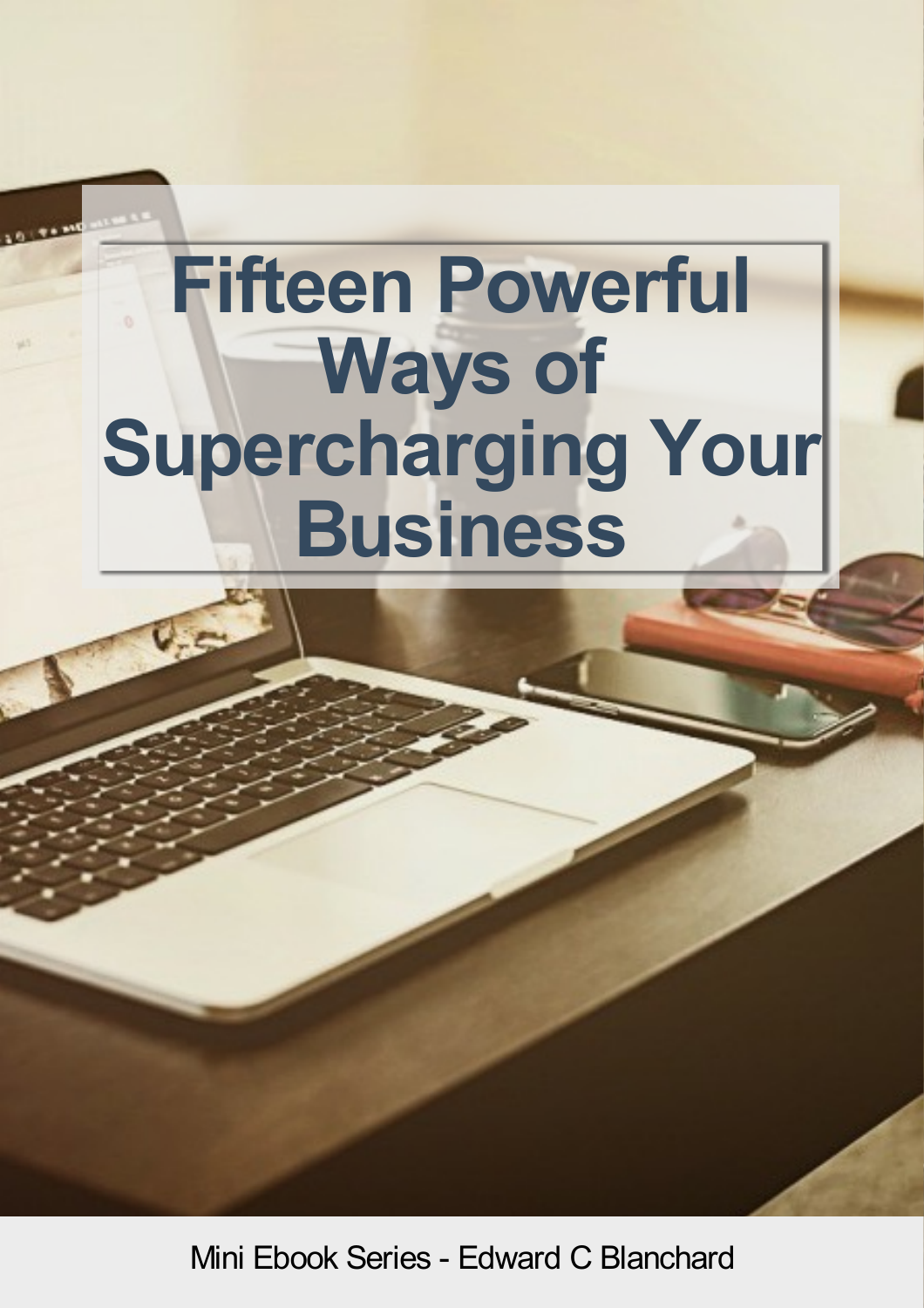## **Fifteen Powerful Ways of Supercharging Your Business**

I decided it would be fun to interview 10 of the smartest marketing gurus I know, including 7 multi-millionaires, about the best ways to increase customers and cash flow for just about any business.

What I got were a variety of fresh, innovative ideas and once you read them, you will know that they came from a group of people who have already made it big in a businesses of their own.

The following are the "15 Best" ideas for super charging your business, no matter what kind of business you are in.

#### **1. "Same-Old"is out.**

Getting attention with something new really is in. To get new business, you must strive to be innovative and dramatic. For example, an insurance agency, offered "the biggest steak dinner in town" if it couldn't save any person money on their car insurance. This challenge was enough to make the telephone start ringing off the hook for days at a time.

The customer flow was "absolutely crazy" for days. The bottom line: dozens of new insurance buyers and tons of new cash flow and all they had to do was fork outthe costfor a fewsteak dinners!

#### **Fifteen Powerful Ways of [Supercharging](http://webdesign-imagineers.co.uk/) Your Business**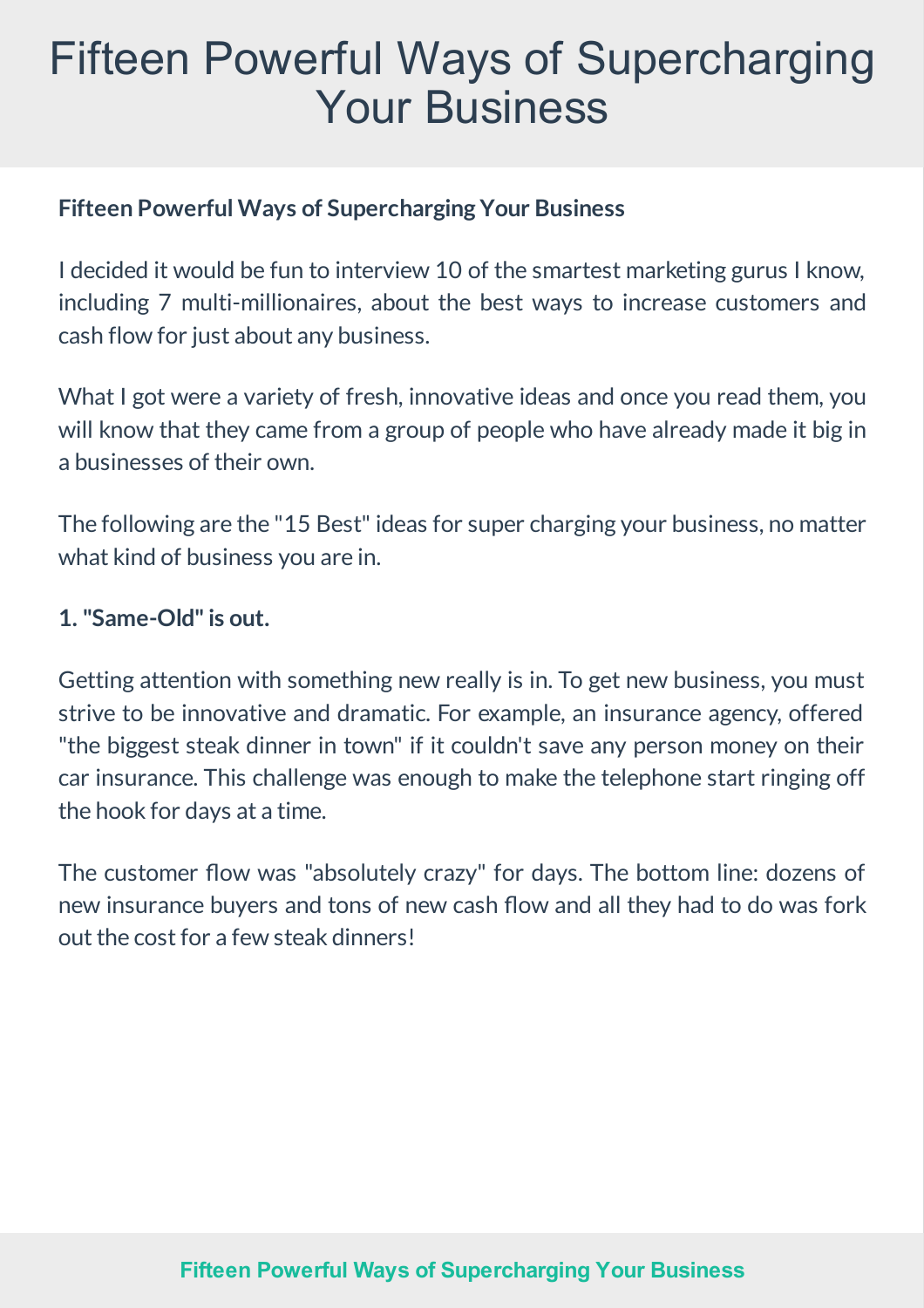## **2. Tight target marketing.**

The big job in marketing and sales is getting to the right people inside another company. Addressing mail or emails to "The Facilities Manager" or "The Marketing Director" is ineffective. Hitting the target is the challenge. Scoring a bull's eye means making contact with the right individuals and is the only way to make the sale. Taking time to be highly targeted in business communication is absolutely essential.

#### **3. Be more creative.**

Pushing direct-mail out of the door or sending newsletters isn't doing the job. Ask yourself: "Will anyone be intrigued enough to read the mailshot before tossing it in the bin?" Ask the same question about the company's newsletter. A highly creative approach is necessary to be different and distinctive.

Creativity costs money. But, if more people read the ad, take time with the newsletter or decide that the offer in a mailshot makes sense, you have accomplished your goal.

#### **4.** Focus on what customers care about.

After listening to the admissions people talk about what should be shown in the school's new recruiting video, the marketing consultant asked, "Is this what parents and prospective students want to know?" Suddenly, everyone became lessconfident.

Someone suggested asking the student tour guides what questions the visiting parents and kids asked? Whether creating an ad, a brochure, or a sales presentation, knowing what the customer wants, needs and expects, is what works best.

#### **Fifteen Powerful Ways of [Supercharging](http://webdesign-imagineers.co.uk/) Your Business**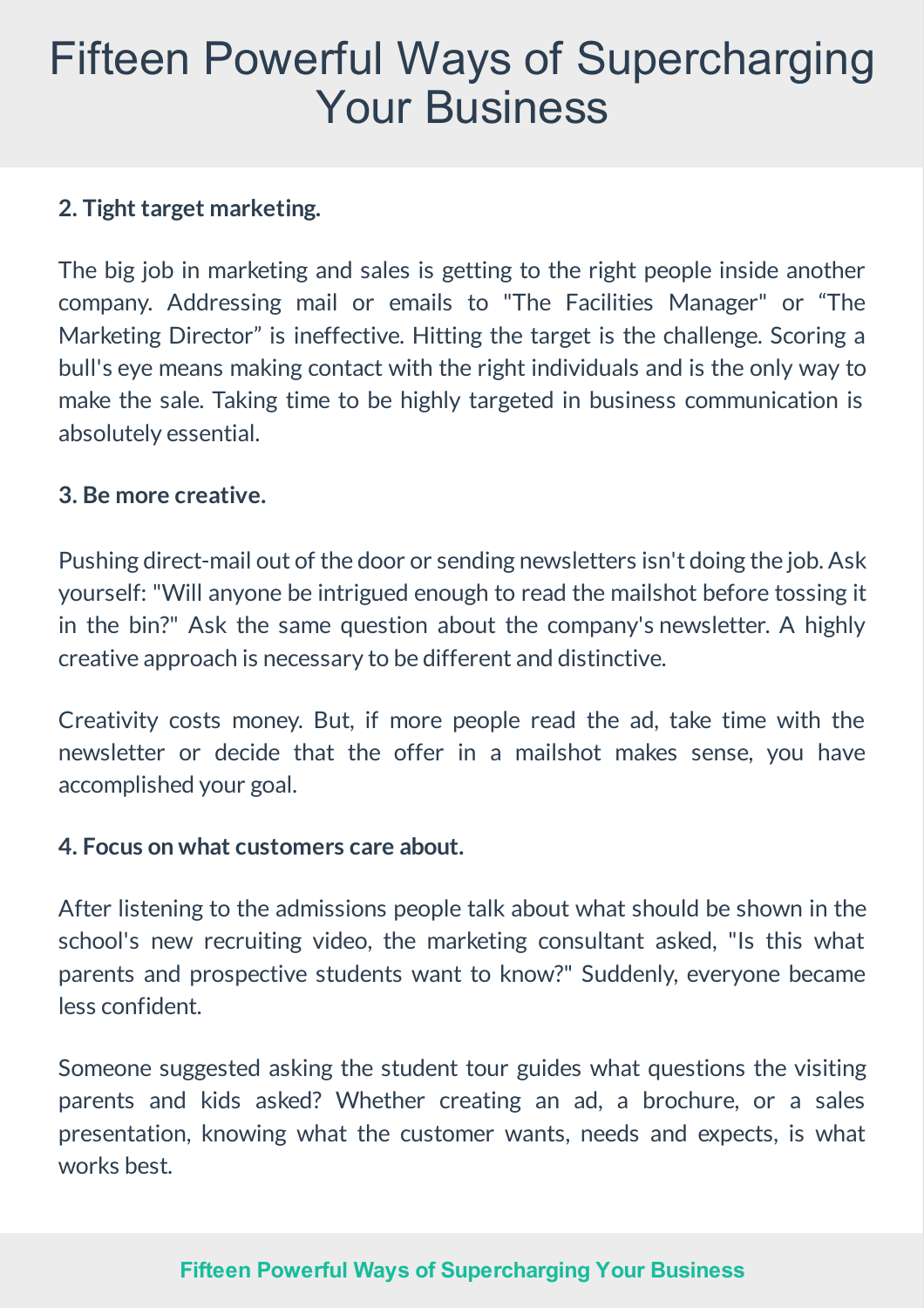### **5. Tellcustomers how to think about yourcompany.**

We come to conclusions by making comparisons. If you don't let customers and prospects know why it is in their best interests to do business with you or buy your product, they won't! Wise companies spend time and effort consciously influencing the way they are perceived by customers, prospects, bankers and shareholders.

### **6. Make your offers outstanding.**

Customers are cautious. They don't like being put on the spot; they don't want to make a mistake. This is why good offers are essential. "Try it for 30 days...free." "We won't debit your credit card for 30 days." "Your satisfaction is guaranteed." "Take the car for theweekend and drive it all you want."

The goal is to overcome the customer's reluctance.

### **7. Be in the right place at the right time.**

"Why didn't I think of you last week when we bought the new..." Some salespeople simply shrug off such comments. Oh, well. I can't be in the right place every time." Wrong. Being in front of the customer is today's assignment.

Developing a consistent programme for staying in front of customers regularly is the challenge.

A mix of seminars, newsletters, bulletins, fact sheets, special events and informative articles will keep you in the customers' minds.

"Ponder these tips for a week, and next week I'll give you the remaining 8. Your business should shine after that!"

#### **Fifteen Powerful Ways of [Supercharging](http://webdesign-imagineers.co.uk/) Your Business**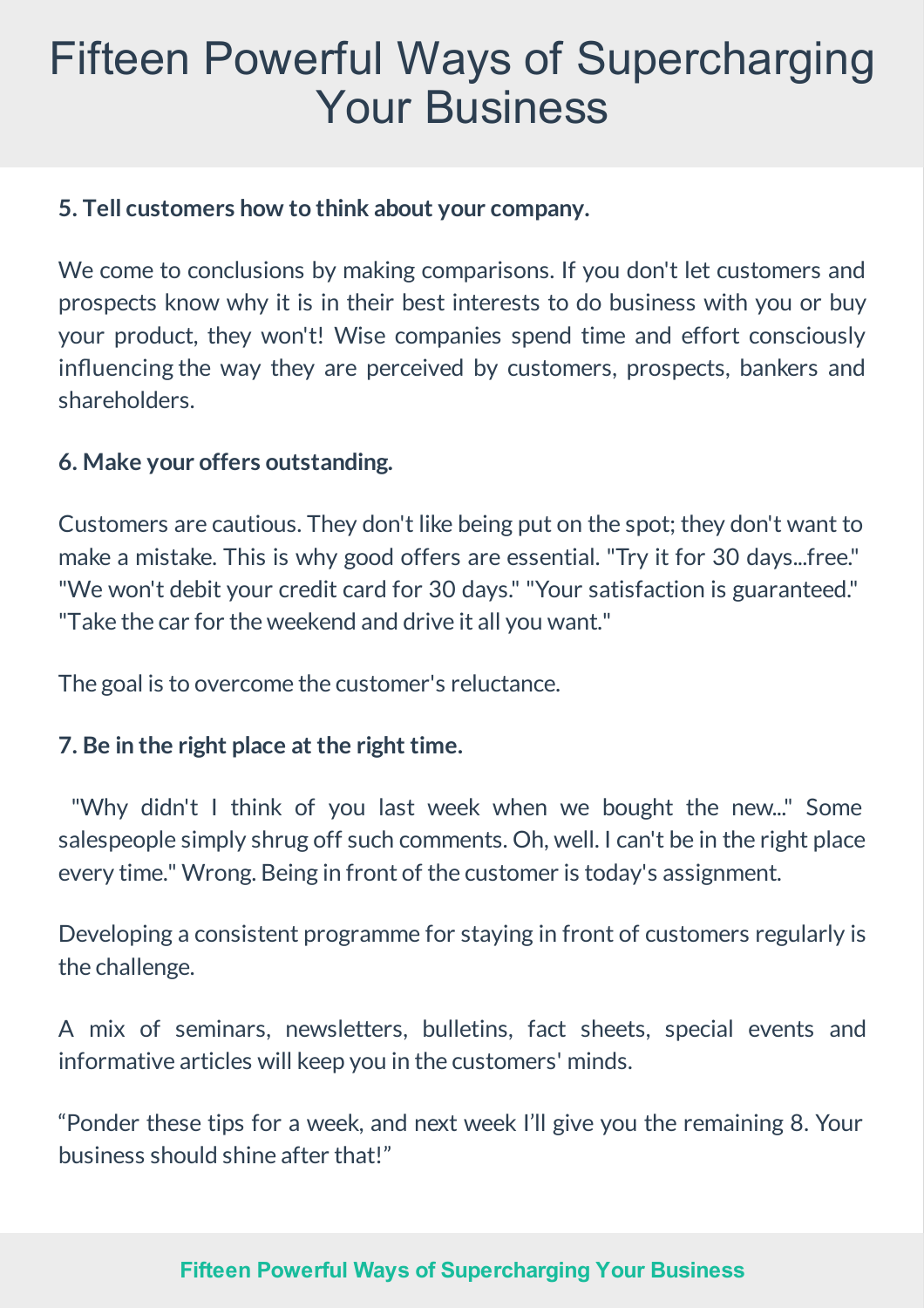#### **8. Name your product orservice.**

One of the best ways to differentiate your products or services from all the rest is to give them distinctive names. A building contractor with expertise in remodeling during off-hours calls himself the "stealth" remodeler.

A fuel oil merchant doesn't talk about service, he emphasizes "Comfort Care Service." The idea is to imbue ordinary ideas with new meaning thereby separating your company from your competitors. Make sure, however, that the name appeals to your customers and not just to you!

#### **9. Be relentless.**

Persistence is power in marketing and sales. Far too many firms fail in their efforts because they don't follow through long enough to produce proper results.

Marketing momentum comes from a consistent effort. Once you start a newsletter, issue it on schedule. It takes time for customers to comprehend what you are doing and for prospects to get acquainted and comfortable with a business.

#### **10. Get rid of the self-serving nonsense.**

Most company publications, ads, letters, brochures, and other sales materials are filled with words, photographs and information that do nothing more than blow the company's trumpet. No one cares that the business says it is the "best," "oldest" or the "biggest."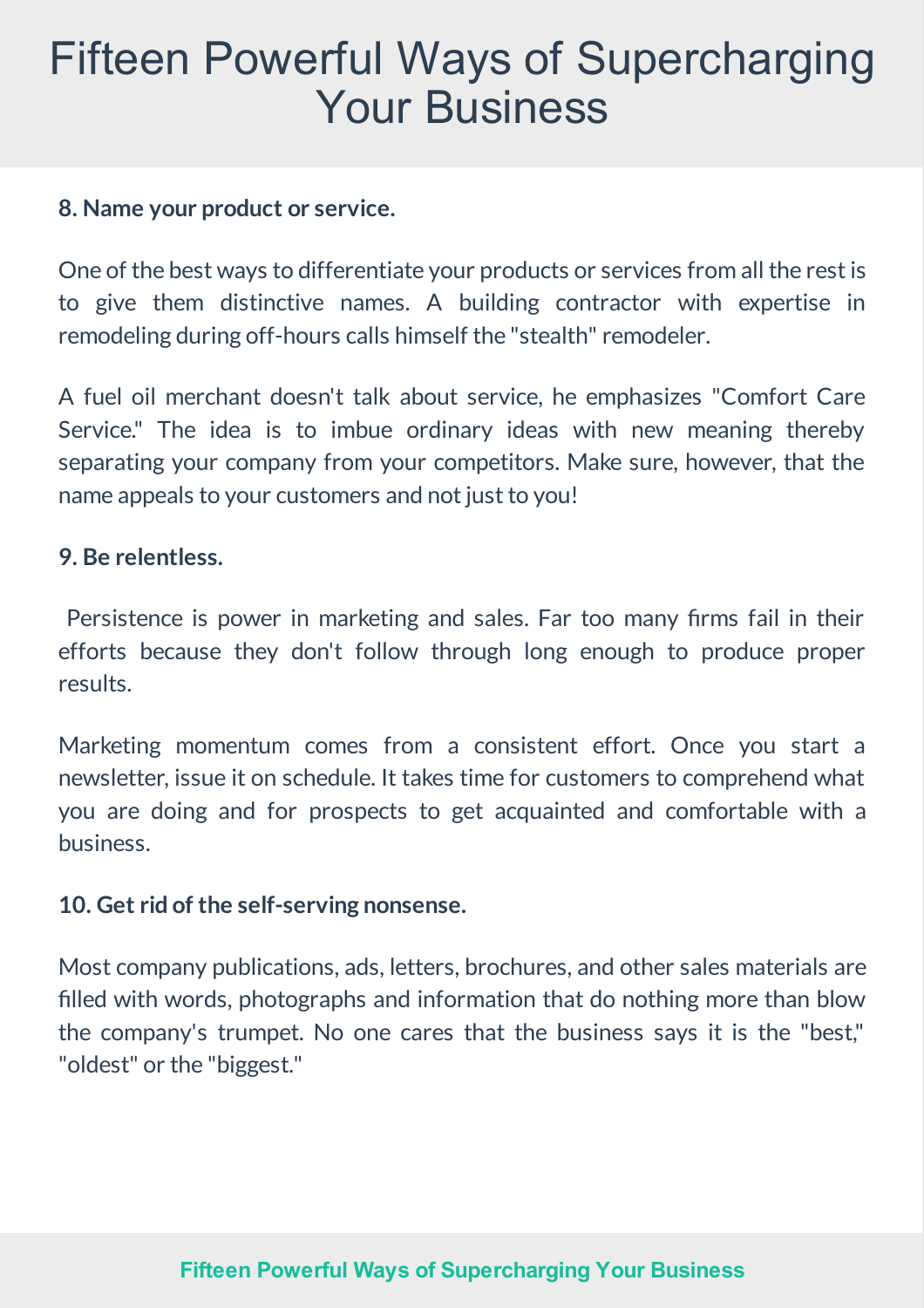One of my favourites was reading the opening gambit on a web site... "We at xxxxxxxx endeavour to provide the finest services possible and strive for perfection. Nothing compares to our excellent product range and we will always ensure the best in customer service" Blah blah blah! It means nothing.

Pictures of the staff are only interesting to the staff. A better approach is to ask prospects what they want to know about your company. We doubt anyone will be anxious to see pictures of the CEO, chairman of the board or the executive vice president!

## 11. Tell them everything you know.

Spill the beans, so to speak. Since today's customers want information, knowledge and helpful ideas, do everything you can to share everything you know.

This is the only way to become a valued resource to your customers. When people use your ideas, they will buy what you sell. "Tell themonce, then again and finally... again".

### **12. Be generous.**

No one wants to do business with firms operating on a one-way street. Buy a new car and the dealer gives you a 50p plastic key ring! It sends a message that this dealer doesn't understand his customers. You may forget the car, but you will never forget the dreadful key ring!

Another car dealer delivers the new car to your office. What a difference. This dealer sends a powerful message "Our customers are important."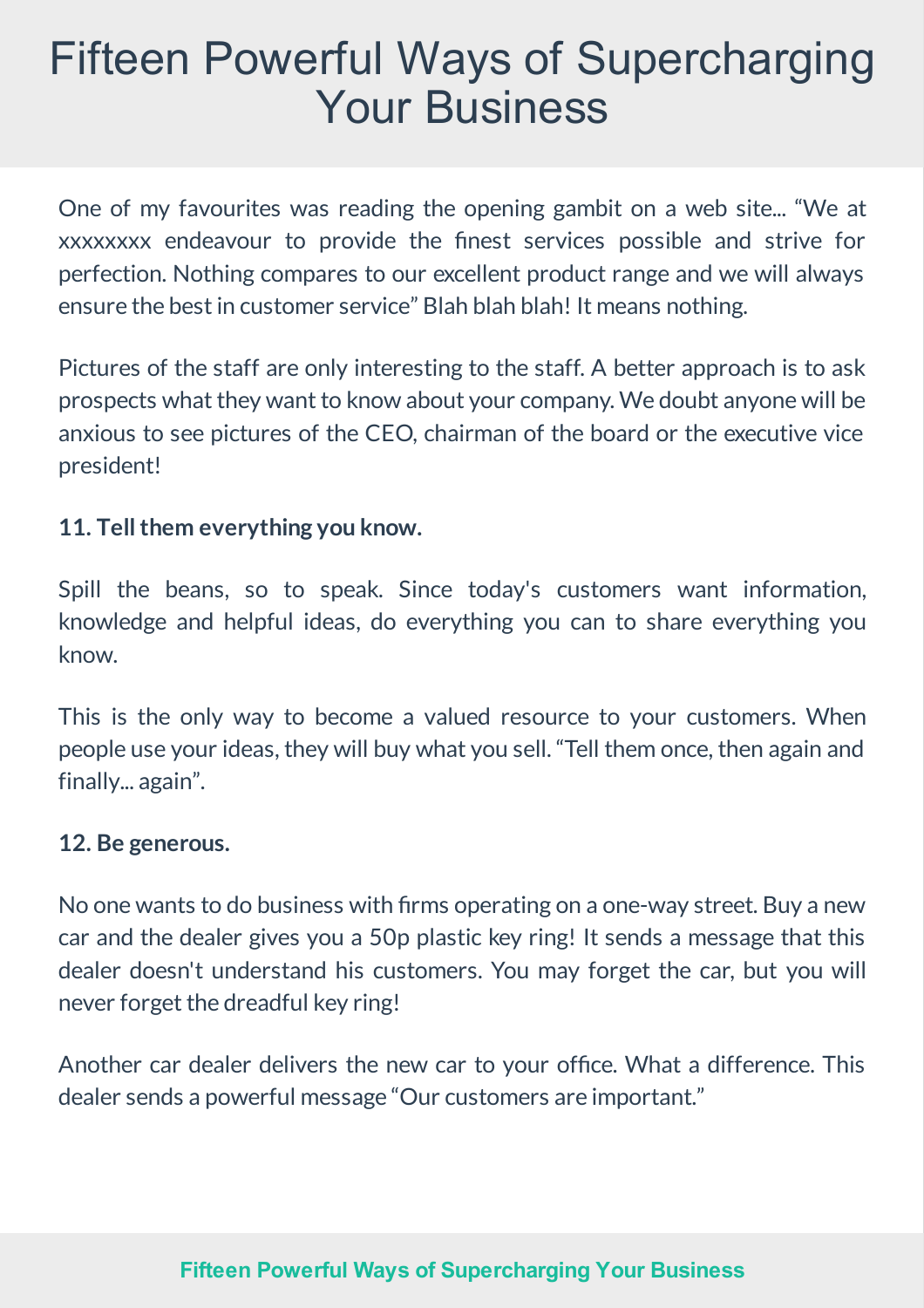# **13. Make prospect identification yourmission.**

The single most important daily activity in any business is prospect identification. By making prospecting a continuing process, companies produce a steady flow of newsales leads.

They never stop asking, "Who do we want to do business with, if we have the chance?" Then make sure all prospects are entered into a database so they can be cultivated over a period of time.

### **14. Scrutinise yourcorporate identity.**

Yes, how a company presents itself makes a difference. Is the logo appropriate? Is it dated? Does it communicate the right message and the correct image? Is the MD the only one who understands it? What about the company colours?

Are they reminiscent of the late '50s? Do the letterhead, mailing labels and business cards convey a strong, positive message? Or, are they dull and ordinary looking? If you don't think this is important, your competitors will be thrilled. Corporate identity is the face you put on your company.

#### **15. Write customer-centred letters.**

Most business letters have cold, impersonal words. "As per our conversation..." "Pursuant to our agreement..." When was the last time you heard anyone talk this way at lunch (other than perhaps a lawyer)? Yet, give the same executives a pen and they become stilted. There is no reason why business letters should not be warm, friendly, conversational, interesting... and customer-centred.